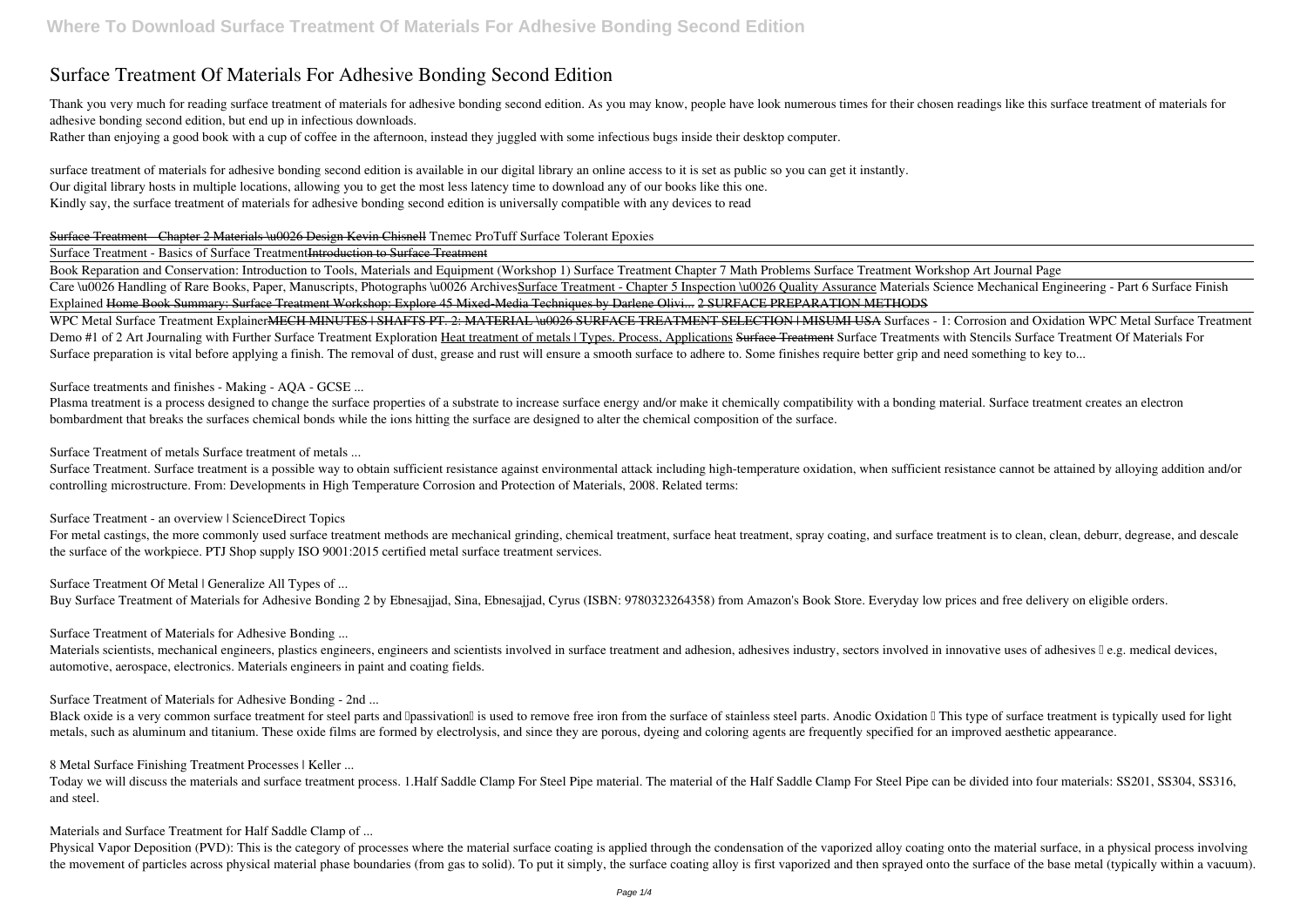### Mechanical Surface Treatment Processes and Coating ...

Oil and wax soak into timber and can be used to enhance the natural appearance of the timber. Often kitchen worktops and chopping boards are oiled or waxed so that the surface repels water. Varnish

Finishing processes may be employed to: improve appearance, adhesion or wettability, solderability, corrosion resistance, tarnish resistance, chemical resistance, wear resistance, hardness, modify electrical conductivity, burrs and other surface flaws, and control the surface friction.

Surface treatments and finishes - Timber-based materials ...

It is both a reference and a guide for engineers, scientists, practitioners of surface treatment, researchers, students, and others involved in materials adhesion and processing. This book describes and illustrates the sur preparations and operations that must be applied to a surface before acceptable adhesive bonding is achieved.

### Surface finishing - Wikipedia

Plasma surface treatment is an established and effective method of improving the adhesion characteristics of a wide range of materials. Even for the most challenging polymers such as PET, PPS, PEEK, PTFE, acetals (POM), polyamides and polyolefins, plasma treatment is a fast and reliable process to increase the surface energy of a material, thereby making it easily wettable.

Let<sup>[]</sup>s Talk About<sup>[]</sup> How long plasma treatment lasts? - FREE ...

Surface energy of solid materials and the need for surface treatment of polymers. It is often necessary to bond plastic materials to metals or other plastic materials, or simply print on a plastic surface. In order to succ accomplish this the liquid adhesive, or ink should be able to wet the surface of the material.

Surface Treatment of Materials for Adhesion Bonding - 1st ...

A surface treatment is a process applied to the surface of a material to make it better in some way, for example by making it more resistant to corrosion or wear. Shot peening is a surface treatment in which small hard pel shot against the surface of a metal to make it more resistant to fatigue.

Surface treatment definition and meaning | Collins English ...

A bituminous surface treatment (BST), also known as a seal coat or chip seal, is a thin protective wearing surface that is applied to a pavement or base course. BSTs can provide all of the following: A waterproof layer to the underlying pavement.

Generally speaking, organic/inorganic surface treatment agents have been grouped into the impregnation and non-impregnation types, and the former takes the major part, which includes: (1) sealing agents, such as alkali sil which make the surface structure less porous through its in-situ pozzolanic reaction with the hydration products of cement; (2) silica-based water-repelling agents, including silane- or siloxane-based water repellents whic the pores of concrete water-resistant .

What is surface treatment and how does it work? Read more ...

A comprehensive review and guide to surface engineering-cleaning, finishing, and coating-of aluminum and its alloys. Includes in-depth coverage of anodizing and coloring treatments. Two-volume set, including CD. Completely revised, expanded and updated edition of this classic work now comes with CD-ROM format included.

The Surface Treatment and Finishing of Aluminum and Its ...

Aimed at engineers and materials scientists in a wide range of sectors, this book is a unique source of surface preparation principles and techniques for plastics, thermosets, elastomers, ceramics and metals bonding. With emphasis on the practical, it draws together the technical principles of surface science and surface treatments technologies to enable practitioners to improve existing surface preparation processes to improve adhesion and result, enhance product life. This book describes and illustrates the surface preparations and operations that must be applied to a surface before acceptable adhesive bonding is achieved. It is meant to be an exhaustive ov including more detailed explanation where necessary, in a continuous and logical progression. The book provides a necessary grounding in the science and practice of adhesion, without which adequate surface preparation is impossible. Surface characterization techniques are included, as is an up-to-date assessment of existing surface treatment technologies such as Atmospheric Plasma, Degreasing, Grit blasting, laser ablation and more. Fundam material considerations are prioritised over specific applications, making this book relevant to all industries using adhesives, such as medical, automotive, aerospace, packaging and electronics. This second edition repres and detailed update, with all major developments in the field included and three chapters added to cover ceramic surface treatment, plasma treatment of non-metallic materials, and the effect of additives on surface propert plastics. A vital resource for improving existing surface treatment processes to increase product life by creating stronger, more durable adhesive bonds Relevant across a variety of industries, including medical, automotiv packaging Provides essential grounding in the science of surface adhesion, and details how this links with the practice of surface treatment

This is a unique compilation of surface preparation principles and techniques for plastics, thermosets, elastomers, and metals bonding. With emphasis on the practical, it draws together in a single source technical princip surface science and surface treatments technologies of plastics, elastomers, and metals. It is both a reference and a guide for engineers, scientists, practitioners of surface treatment, researchers, students, and others i

### Bituminous Surface Treatments - Pavement Interactive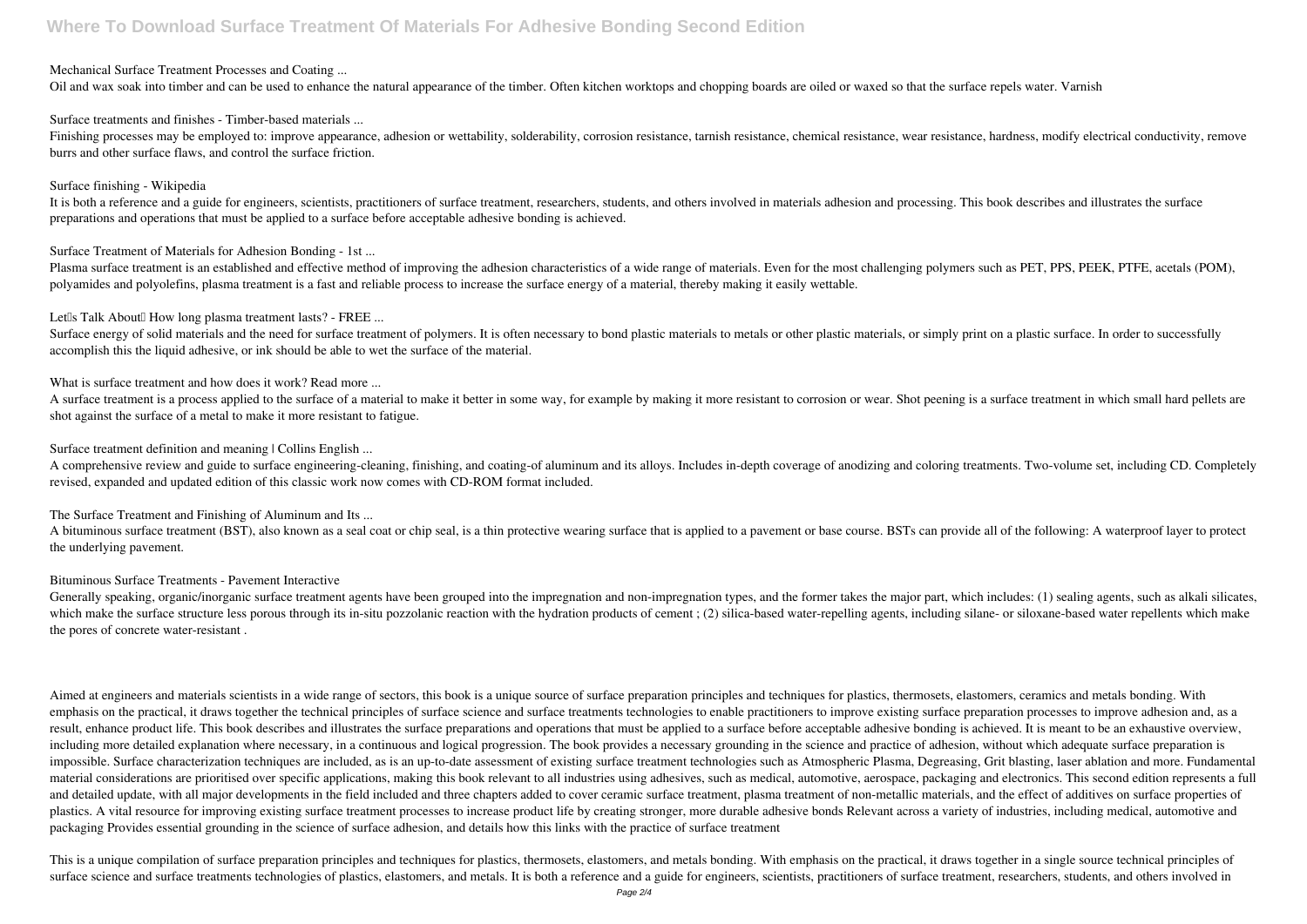## **Where To Download Surface Treatment Of Materials For Adhesive Bonding Second Edition**

materials adhesion and processing. This book describes and illustrates the surface preparations and operations that must be applied to a surface before acceptable adhesive bonding is achieved. It is meant to be a comprehen overview, including more detailed explanation where necessary, in a continuous and logical progression. This book is intended to be a handbook for reference of surface treating processes. The more technical chapters can be bypassed to study the applied chapters. The text is accessible to readers with a college-level background in mathematics and chemistry, but an in-depth knowledge of adhesion technology is not required.

Principles of Metal Surface Treatment and Protection deals with the principles of metal surface treatment and protection. Topics covered range from electrodeposition and hot dip coating to diffusion and non-metallic coatin well as oxide and conversion coatings. The theory of corrosion protection is also discussed. Comprised of eight chapters, this volume begins with an overview of the corrosion of metals and the scope of protection against corrosion, followed by a detailed treatment of electrodeposition. The discussion then turns to the principles of hot dipping as a coating method; the formation of a diffusion coating; and the role of a non-metallic coating corrosion protection. Subsequent chapters focus on the protection of oxide films against corrosion by means of anodizing, phosphatizing, and the use of tin free steel; testing and selection of a particular coating for corr resistance applications; and the theory of corrosion protection. This book is intended for metal-finishing scientists and students of metallurgy and metal finishing.

The current status of the science and technology related to coatings, thin films and surface modifications produced by directed energy techniques is assessed in Materials Surface Processing by Directed Energy Techniques. The subject matter is divided into 20 chapters - each presented at a tutorial level I rich with fundamental science and experimental results. New trends and new results are also evoked to give an overview of future development applications. Provides a broad overview on modern coating and thin film deposition techniques, and their applications Presents and discusses various problems of physics and chemistry involved in the production, characteriz and applications of coatings and thin films Each chapter includes experimental results illustrating various models, mechanisms or theories

Aimed at engineers and materials scientists in a wide range of sectors, this book is a unique source of surface preparation principles and techniques for plastics, thermosets, elastomers, ceramics and metals bonding. With emphasis on the practical, it draws together the technical principles of surface science and surface treatments technologies to enable practitioners to improve existing surface preparation processes to improve adhesion and result, enhance product life. This book describes and illustrates the surface preparations and operations that must be applied to a surface before acceptable adhesive bonding is achieved. It is meant to be an exhaustive ov including more detailed explanation where necessary, in a continuous and logical progression. The book provides a necessary grounding in the science and practice of adhesion, without which adequate surface preparation is impossible. Surface characterization techniques are included, as is an up-to-date assessment of existing surface treatment technologies such as Atmospheric Plasma, Degreasing, Grit blasting, laser ablation and more. Fundam material considerations are prioritised over specific applications, making this book relevant to all industries using adhesives, such as medical, automotive, aerospace, packaging and electronics. This second edition repres and detailed update, with all major developments in the field included and three chapters added to cover ceramic surface treatment, plasma treatment of non-metallic materials, and the effect of additives on surface propert plastics. A vital resource for improving existing surface treatment processes to increase product life by creating stronger, more durable adhesive bonds Relevant across a variety of industries, including medical, automotiv packaging. Provides essential grounding in the science of surface adhesion, and details how this links with the practice of surface treatment.

The only comprehensive, systematic comparison of major mechanical surface treatments, their effects, and the resulting material properties. The result is an up-to-date, full review of this topic, collating the knowledge hi spread throughout many original papers. The book begins with a description of elementary processes and mechanisms to give readers an easy introduction, before proceeding to offer systematic, detailed descriptions of the various techniques and three very important types of loading: thermal, quasistatic, and cyclic loading. It combines and correlates experimental and model aspects, while supplying in-depth explanations of the mechanisms and a very high amount of exemplary data.

Arranged to give prominence to the nature and properties of surfaces rather than to process methods. Describes 76 coatings and surface treatments, including acrylic polymers, cobalt and alloys of it, sprayed or slurry-appl chromium oxide, nitrocarburising of steel and cast iron, oil and oleoresinous paints, silver, thermal hardening and vapor deposited ceramic compounds. Then considers coating and treatment methods, such as cladding, electrophoretic deposition, metal powder coating with organic and inorganic binders, and weld surfacing. A final section presents a guide to coating and treatment characteristics, among the smoothness, solderability, frict coefficient, corrosion protection in various environments, uniformity of thickness, fitness for contact with food, and cost. Paper edition (unseen), \$124.00. Annotation copyrighted by Book News, Inc., Portland, OR

Natural fiber composites have experienced a renaissance over the last two decades as a response to societal demands for developing eco-friendly, biodegradable and recyclable materials. They are now being extensively used in everyday products as well as in automotive, packaging, sports and the construction industries. These fibers require surface treatments in order to improve their properties and interfacial bonding with polymer matrices, and reduce their hydrophilic character. These methods can be grouped into three major categories: chemical, physical and biological. Chemical methods use chemical reagents to reduce fibers! hydrophilic tendency and thus improv compatibility with the matrix. They also expose more reactive groups on the fibre surface to facilitate efficient coupling with the matrix. Physical methods change structural and surface properties of the fiber and thereby the interfacial bonding with matrices, without extensively changing the chemical composition of the fibers. They are cleaner and simpler than the chemical methods. Biological methods use biological agents like fungi, enzymes and bacteria to modify the fiber surface properties. These methods are not toxic like chemical methods and are not energy-intensive like physical methods. Surface Treatment Methods of Natural Fibers and their Effects on Biocomposites presents an overview and recent developments of these methods. All the major methods are reviewed, explaining the science and methodology behind each method. The effects of these methods on various properties of fibers and the biocomposites made from these fibers are analyzed in detail. The book will be an essential reference for academic researchers, materials scientists and engineers, postgraduate students and indu researchers and development scientists and engineers working on natural fibers and biocomposites. Extensive coverage of all the surface modification methods (chemical, physical, biological) of natural fibers and its effect properties of produced composites The chemical mechanisms which are utilized in surface treatments are discussed in detail and how these affect the interfacial properties and characteristics Systematic and comprehensive re on surface modifications of natural fibres, and explains how the effect of the surface treatment can be characterized and measured, as well as the effect on properties